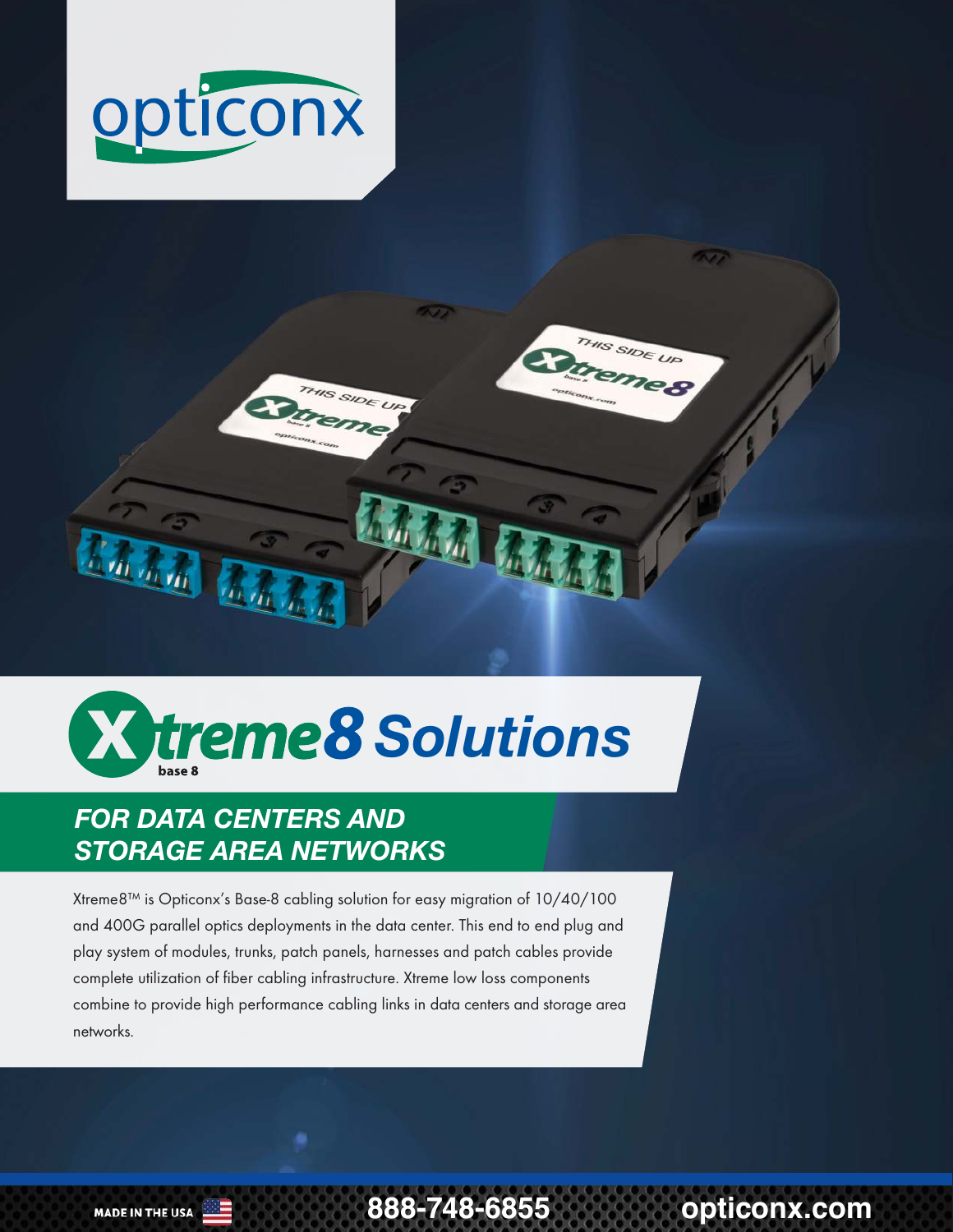



OM3/OM4 Duplex LC to MTP Module

#### *Xtreme8TM MTP® to Duplex LC Module*

Xtreme8™ modules are the interface between 8 fiber MTP® trunks and duplex LC patch cables.

**High density** Up to 144 fibers in a 1U patch panel

**Shuttered LC Adapters** Safer operation, eliminates need for dust caps

**Low insertion loss** Better link loss performance for longer distances and more interconnect points

**Bend insesitive fibers** Higher performance fiber. Standard for all cassette modules

#### *Ordering Information*

| <b>DESCRIPTION</b>                        | <b>PART NUMBER</b> |
|-------------------------------------------|--------------------|
| 8F, OM3 Bend Insensitive, Low Loss        | X8CMCB14UTLL       |
| 8F, OM3 Bend Insensitive, Xtreme Low Loss | X8CMCB14UTXL       |
| 8F, OM4 Bend Insensitive, Low Loss        | X8CMDB14UTLL       |
| 8F, OM4 Bend Insensitive, Xtreme Low Loss | X8CMDB14UTXL       |
| 8F, OS2 Bend Insensitive, Low Loss        | X8CMBA15UTLL       |
| 8F, OS2 Bend Insensitive, Xtreme Low Loss | X8CMBA15UTXL       |

#### *Specifications*

| <b>GENERAL SPECIFICATIONS</b> |                                |
|-------------------------------|--------------------------------|
| Fiber Count/Port Count        | 8/4                            |
| Front Adapter Type            | Shuttered LC                   |
| Front Adapter Color           | Agua (OM3, OM4), Blue (OS2)    |
| Rear Adapter Type             | $MIP^{\circledR}$ (pinned)     |
| Rear Adapter Color            | Aqua (OM3, OM4), Green (OS2)   |
| Polarity                      | Universal Polarity             |
| <b>OPTICAL SPECIFICATIONS</b> |                                |
| Loss Type                     | Maximum Module Insertion Loss  |
| Low Loss(LL)                  | 0.50dB (OM3/OM4), 1.00dB (OS2) |
| Xtreme Low Loss(XL)           | 0.35dB (OM3/OM4), 0.60dB (OS2) |

\*MTP and MTP Elite are registered trademarks of USConec

– 2 –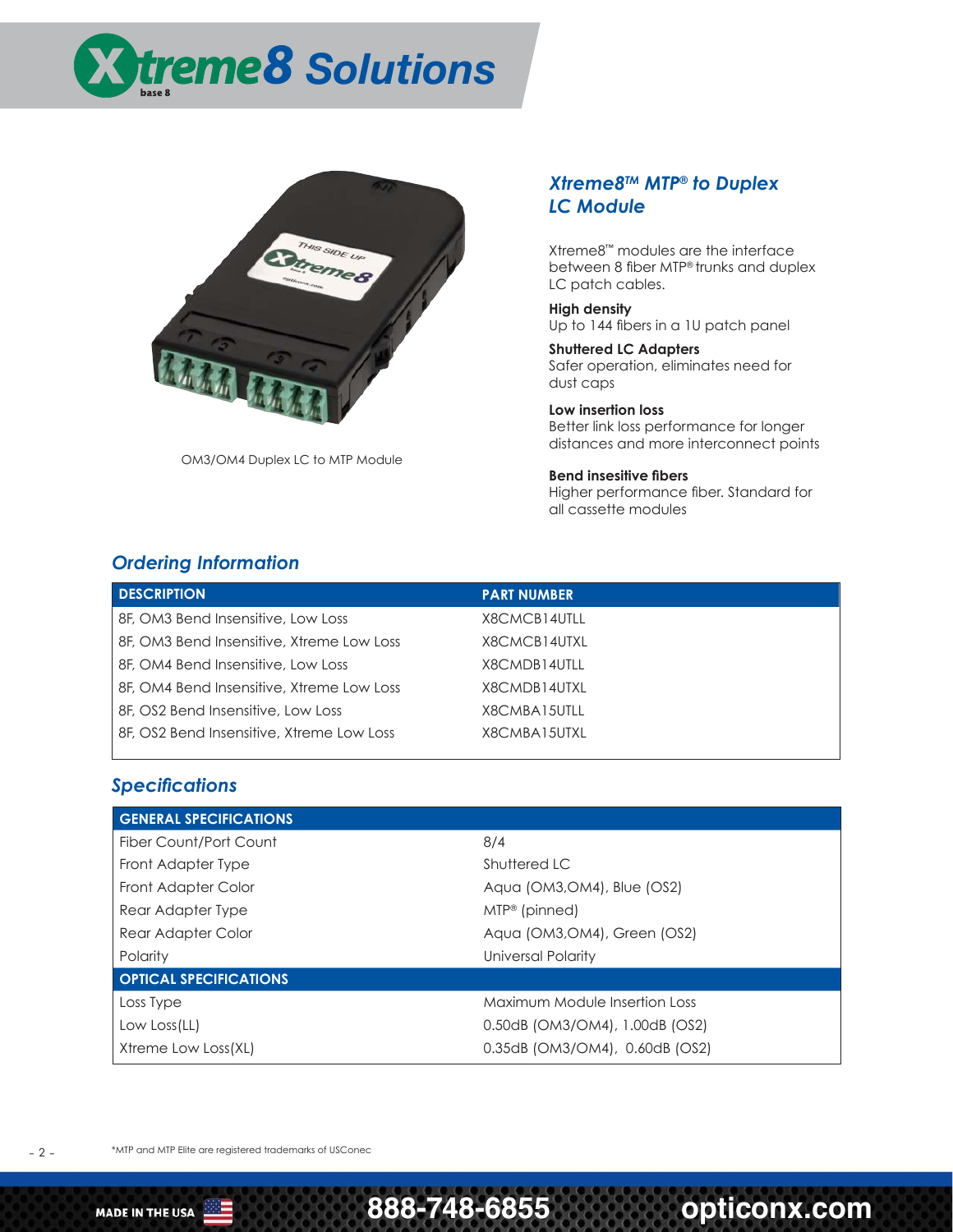



#### *Xtreme8™ MTP® Trunk Cables*

Xtreme8™ Trunks are factory terminated with 8 fiber MTP® connectors for interconnecting with Xtreme8™ LC to MTP® modules and harnesses.

#### **Low insertion loss**

Better link loss performance for longer distances and more interconnect points

#### **Bend insesitive fibers**

Standard for OM3/OM4 fibers, optional for OS2

## *Ordering Information*

| <b>DESCRIPTION</b>                                                  | <b>PART NUMBER</b> |
|---------------------------------------------------------------------|--------------------|
| 8F, OM4 Bend Insensitive, Xtreme Low Loss, w/pulling eye, Method B  | X8TM1DBXLLLF1B*    |
| 16F, OM4 Bend Insensitive, Xtreme Low Loss, w/pulling eye, Method B | X8TM2DBXLLLF1B*    |
| 24F, OM4 Bend Insensitive, Xtreme Low Loss, w/pulling eye, Method B | X8TM3DBXLLLF1B*    |
| 32F, OM4 Bend Insensitive, Xtreme Low Loss, w/pulling eye, Method B | X8TM4DBXLLLF1B*    |
| 48F, OM4 Bend Insensitive, Xtreme Low Loss, w/pulling eye, Method B | X8TM6DBXLLLF1B*    |
| *Replace LLL with length in feet                                    |                    |

## *Specifications*

| <b>GENERAL SPECIFICATIONS</b>                |                                             |
|----------------------------------------------|---------------------------------------------|
| Fiber Count                                  | 8F, 16F, 24F, 32F, 48F                      |
| Connector                                    | 8 Fiber MTP®, 8 Fiber MTP Elite® Non-pinned |
| Connector Color                              | Aqua (OM3/OM4), Green (OS2)                 |
| Polarity                                     | Method B                                    |
| <b>OPTICAL SPECIFICATIONS</b>                |                                             |
| Loss Type                                    | <b>Maximum Insertion Loss</b>               |
| Low Loss(LL)                                 | 0.50dB (OM3/OM4), 1.0dB (OS2)               |
| Xtreme Low Loss(XL)                          | 0.35dB (OM3/OM4), 0.60dB (OS2)              |
| Transmission loss                            | 1.0dB/km (OM3/OM4, 0.40dB/km (OS2)          |
| 10G and 40/100G Transmission Distance meters | 300/100 (OM3), 550/150 (OM4), 80K/40K (OS2) |

\*MTP and MTP Elite are registered trademarks of USConec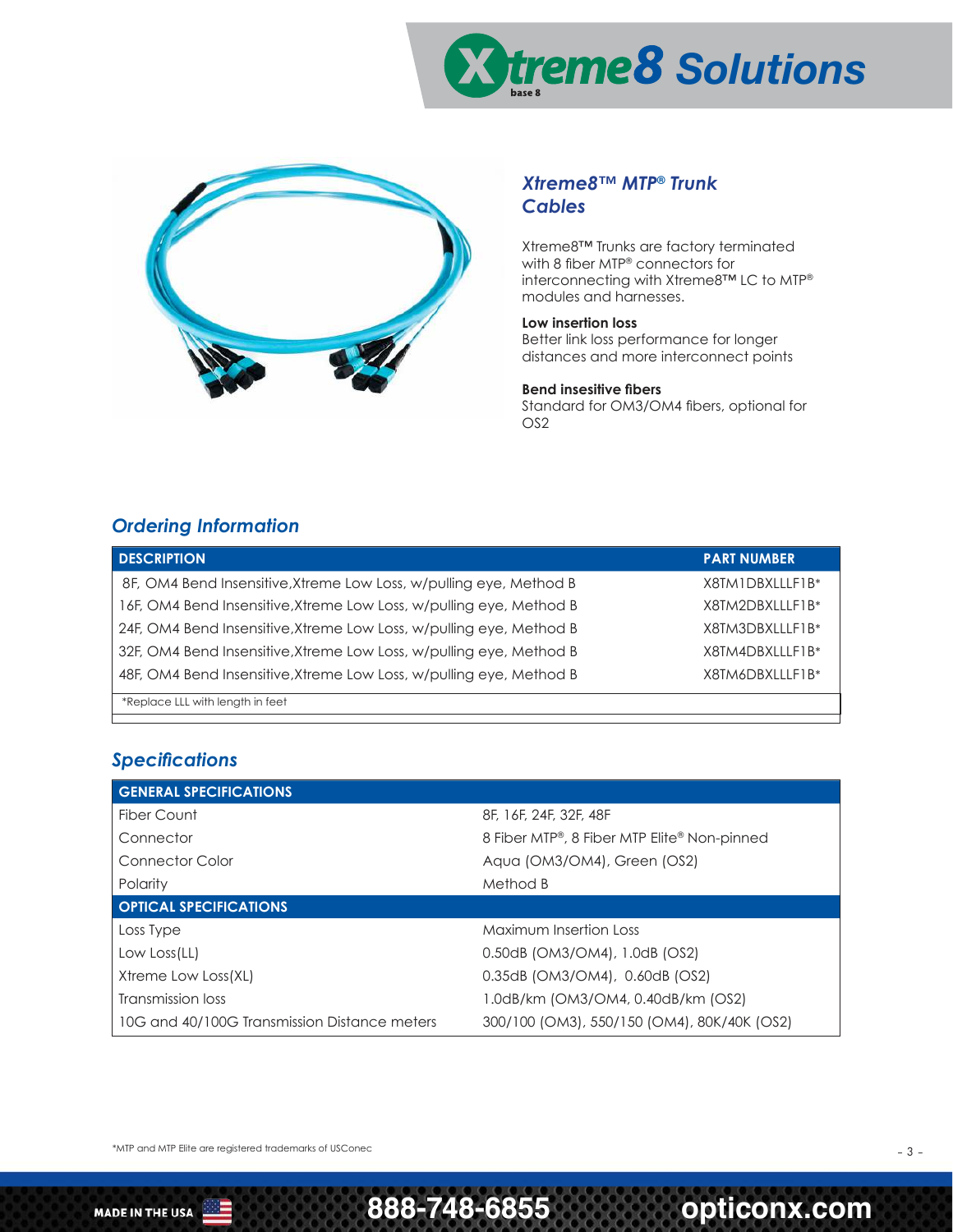



Xtreme8™ Data Center Harness

#### *Xtreme8™ QFSP to FSP+ Data Center Harnesses*

Xtreme8™ harnesses interconnect end point switches and storage devices with cabling trunks.

#### **Low insertion loss**

Better link loss performance for longer distances and more interconnect points

**Uniboot polarity switchable connectors** Field switchable, tool-less connector

#### **Bend insesitive fibers**

Standard for OM3/OM4 fibers, optional for OS2

### *Ordering Information*

| <b>DESCRIPTION</b>                                                                                                                | <b>PART NUMBER</b> |
|-----------------------------------------------------------------------------------------------------------------------------------|--------------------|
| 8F, OM3 Bend Insensitive, Low Loss, 7 ft, Universal Polarity, MTP® pinned,<br>18 in. staggered Uniboot LC breakout, Aqua          | X8HNCBL07FU623     |
| 8F, OM3 Bend Insensitive, Xtreme Low Loss, 7 ft, Universal Polarity, MTP® pinned,<br>18 in. staggered Uniboot LC breakout, Aqua   | X8HNCBX07FU623     |
| 8F, OM4 Bend Insensitive, Low Loss, 7 ft, Universal Polarity, MTP® pinned,<br>18 in. staggered Uniboot LC breakout, Agua          | X8HNDBL07FU623     |
| 8F, OM4 Bend Insensitive, Xtreme Low Loss, 7 ft, Universal Polarity, MTP® pinned,<br>18 in. staggered Uniboot LC breakout, Aqua   | X8HNDBX07FU623     |
| 8F, OS2 Bend Insensitive, Low Loss, 7 ft, Universal Polarity, MTP® pinned,<br>18 in. staggered Uniboot LC breakout, Yellow        | X8HNBAL07FU623     |
| 8F, OS2 Bend Insensitive, Xtreme Low Loss, 7 ft, Universal Polarity, MTP® pinned,<br>18 in. staggered Uniboot LC breakout, Yellow | X8HNBAX07FU623     |

## *Specifications*

| <b>GENERAL SPECIFICATIONS</b> |                                        |
|-------------------------------|----------------------------------------|
| Fiber Count                   | 8                                      |
| <b>FSP+ Connector</b>         | Duplex LC Uniboot                      |
| <b>FSP+ Connector Color</b>   | Aqua (OM3, OM4), Blue (OS2)            |
| <b>QSFP Connector</b>         | $MIP^{\circledR}$ (pinned)             |
| <b>QSFP Connector Color</b>   | Aqua (OM3), Magenta (OM4), Green (OS2) |
| Polarity                      | Universal                              |
| <b>OPTICAL SPECIFICATIONS</b> |                                        |
| Loss Type                     | <b>Maximum Harness Insertion Loss</b>  |
| Low Loss(LL)                  | 0.50dB (OM3/OM4), 1.0dB (OS2)          |
| Xtreme Low Loss(XL)           | 0.35dB (OM3/OM4), 0.60dB (OS2)         |

\*MTP and MTP Elite are registered trademarks of USConec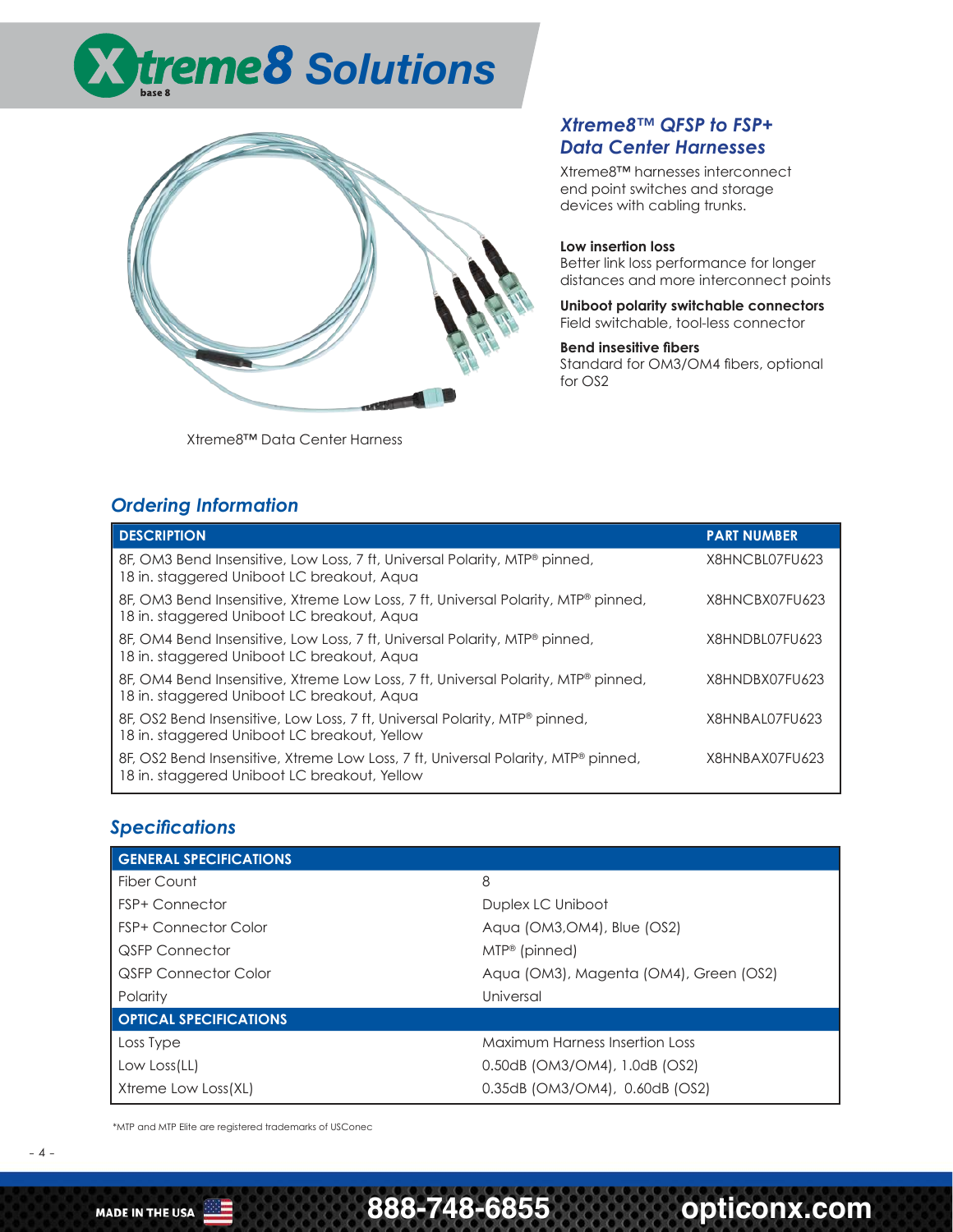

#### *Xtreme8™ Patch Panels*



Xtreme8™ rack mount patch panels house up to 18 Xtreme8™ cassette modules for a total of 72 duplex ports in a 1 RU space. Xtreme8™ panels come in two designs, a slide out tray version and static panel version.

Xtreme8™ 1U Slide Out Panel The slide out version completely houses the incoming trunk cable, modules, and outgoing patch cords. The slide out shelf provides for complete access to both front and rear compartments from the front of the rack or cabinet.

### *Ordering Information*

| <b>DESCRIPTION</b>                                             | <b>PART NUMBER</b> |
|----------------------------------------------------------------|--------------------|
| 1U, rack mount, 12 module capacity (48 ports), slide out shelf | <b>FBX8121U</b>    |
| 1U, rack mount, 18 module capacity (72 ports), slide out shelf | <b>FBX8181U</b>    |



The static version Extreme8™ 1U panel is completely open for easy front and rear access. It is ideally suited for top of rack (TOR) applications. It can house up to 18 Xtreme8™ modules for up to 72 ports. It can be ordered stand alone or with optional rear trunk cable manager.



Xtreme8™ Fixed Panel w/rear cable manager

### *Ordering Information*

| <b>DESCRIPTION</b>                                                               | <b>PART NUMBER</b> |
|----------------------------------------------------------------------------------|--------------------|
| 1U, rack mount, 12 module capacity (48 ports), fixed panel                       | FBX8TOR121U        |
| 10, rack mount, 12 module capacity (48 ports), fixed panel, w/rear cable manager | FBX8TOR121UCM      |
| 10, rack mount, 18 module capacity (72 ports), fixed panel                       | FBX8TOR181U        |
| 10, rack mount, 18 module capacity (72 ports), fixed panel, w/rear cable manager | FBX8TOR181UCM      |

– 5 –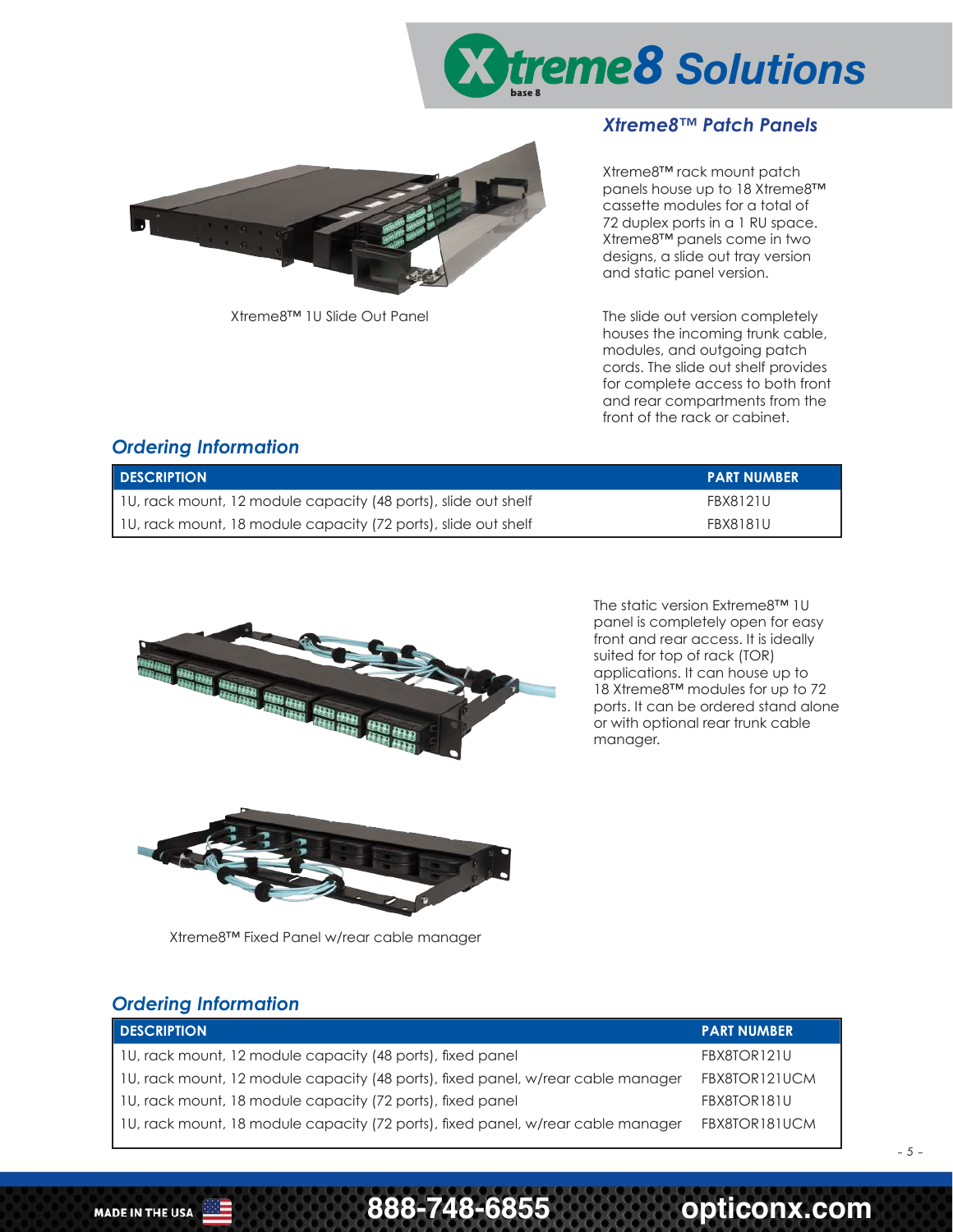



#### *Xtreme8™ Uniboot LC Duplex Jumpers*

Xtreme8™ Uniboot Polarity Switchable Patch Cords feature high density, small form factor LC connectors mated to 2.0 mm round 2-fiber cable. They are used to connect switches or network devices in fiber networks directly or interconnect structured cabling systems in a fiber network. Polarity changes can be made in the field quickly, without the use of tools, to the correct fiber mapping polarity.

### *Ordering Information*

| <b>DESCRIPTION</b>                                                                                             | <b>XTREME LOW LOSS PERFORMANCE   LOW LOSS PERFORMANCE</b> |                |
|----------------------------------------------------------------------------------------------------------------|-----------------------------------------------------------|----------------|
| OM3, 2-fiber, Plenum Rated, A/B Polarity, Bend<br>Insesitive Fiber, Aqua Jacket, Aqua Connector                | P3XJCB14XMLLL*                                            | P3XJCB14LMLLL* |
| OM4, 2-fiber, Plenum Rated, A/B Polarity Bend<br>Insensitive Fiber, Aqua Jacket, Aqua Connector                | P3XJDB14XMLLL*                                            | P3XJDB14LMLLL* |
| OS2, 2-fiber, Plenum Rated, A/B Polarity, Yellow<br>Jacket, Blue Connector (LC-UPC)                            | P3XJAA15XMLLL*                                            | P3XJAA15LMLLL* |
| OS2, 2-fiber, Plenum Rated, A/B Polarity Bend<br>Insensitive Fiber, Yellow Jacket, Blue Connector,<br>(LC-UPC) | P3XJBA15XMLLL*                                            | P3XJBA15LMLLL* |
| * Replace LLL with length in meters. Standard stock lengths are 1, 2, 3, 5, 7, 10 meters.                      |                                                           |                |

| <b>CONNECTER SPECIFICATIONS</b> |                                     |                     |                                     |                                |
|---------------------------------|-------------------------------------|---------------------|-------------------------------------|--------------------------------|
|                                 | <b>Multimode</b>                    |                     | Single-mode                         |                                |
|                                 | Xtreme Low Loss (XL)                | Low Loss (LL)       | Xtreme Low Loss (XL)                | Low Loss (LL)                  |
| Insertion Loss                  | 0.15 dB Maximum                     | 0.25 dB Maximum     | 0.25 dB Maximum                     | 0.35 dB Maximum                |
| Return Loss                     |                                     | $>$ - 25 dB Minimum |                                     | $> -55$ dB UPC/ $> -65$ dB APC |
| <b>Durability</b>               | 500 Matings                         |                     | 500 Matings                         |                                |
| Repeatability                   | $< 0.20$ dB                         |                     | $< 0.20$ dB                         |                                |
| Operating<br>Environment        | $-40^{\circ}$ C to 75 $^{\circ}$ C. |                     | $-40^{\circ}$ C to 75 $^{\circ}$ C. |                                |
| Cable Retention                 | 20 lbs / 88 Newtons                 |                     | 20 lbs / 88 Newtons                 |                                |
| Rohs                            | <b>Rohs Compliant</b>               |                     | <b>Rohs Compliant</b>               |                                |

– 6 –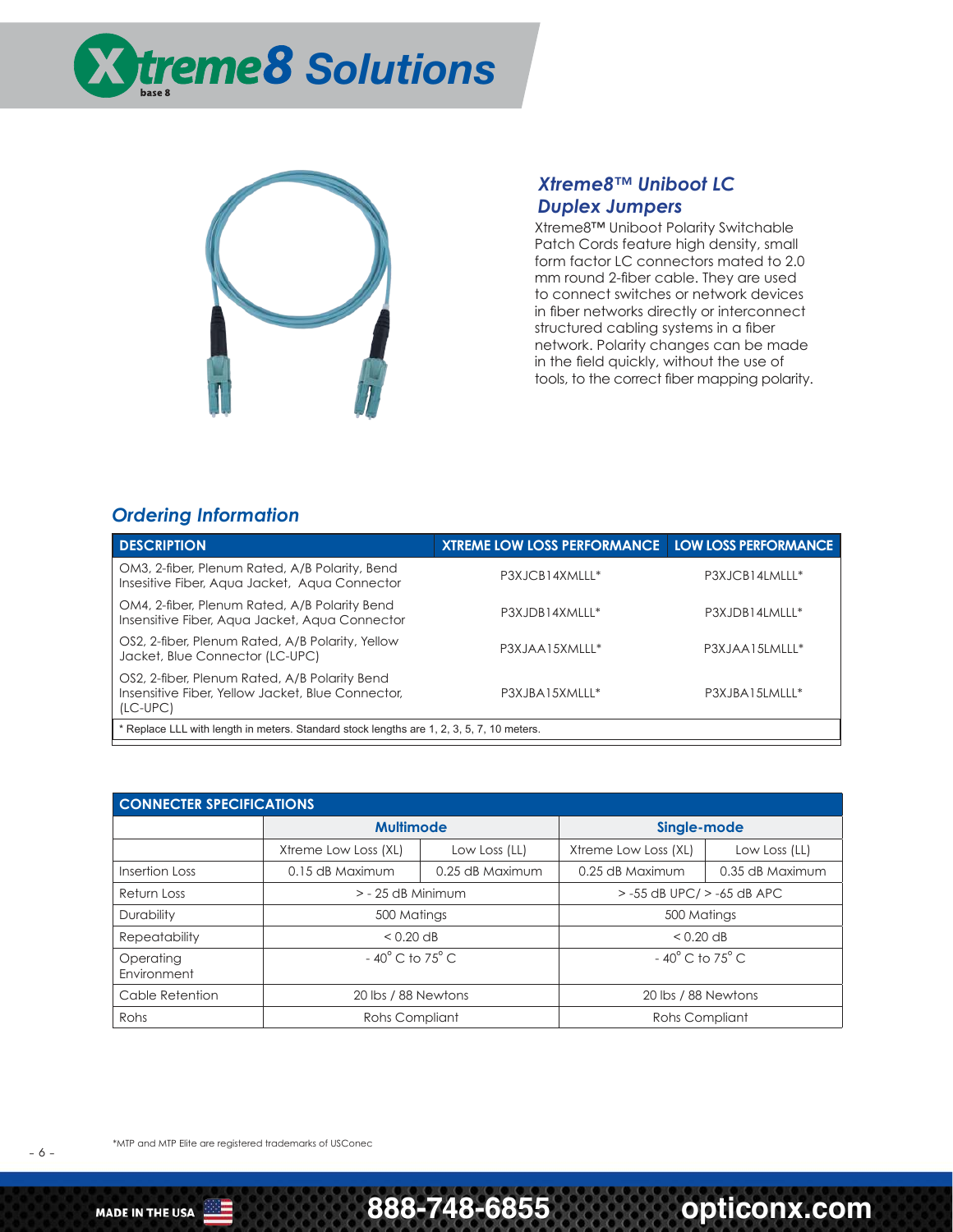



Xtreme8™ MTP® Jumper

#### *Xtreme8™ MTP®Jumpers*

Xtreme8™ MTP® jumpers are used to cross connect MTP® trunks to active electronics, other MTP® trunks, or extend MTP® trunks. They feature 8 fiber, 3.0mm round plenum rated cable with internal aramid yarn strength members. Cables can be ordered pinned, non-pinned, or a combination of each. They are available in Low-Loss (LL) and Xtreme Low-Loss (XL) performances.

Bend Insensitive fibers are standard in all Xtreme8™ MTP® jumpers.

#### *Ordering Information*

| <b>DESCRIPTION</b>                                                                                                                          | <b><i>XTREME LOW LOSS PERFORMANCE</i></b> | <b>LOW LOSS PERFORMANCE</b> |
|---------------------------------------------------------------------------------------------------------------------------------------------|-------------------------------------------|-----------------------------|
| OM3, 8-fiber, Plenum Rated, Method B,<br>Bend Insesitive Fiber, Aqua Jacket, Aqua<br>Connector, MTP® pinned to non-pinned                   | X8JCB96XMLLL*B                            | X8JCB96LMLLL*B              |
| OM4, 8-fiber, Plenum Rated, Method B,<br>Bend Insensitive Fiber, Aqua Jacket, Aqua<br>Connector, MTP® pinned to non-pinned                  | X8JDB96XMLLL*B                            | X8.JDB96LMLLL*B             |
| OS2, 8-fiber, Plenum Rated, Method B, Yel-<br>low Jacket, Green Connector, MTP <sup>®</sup> pinned<br>to non-pinned                         | X8JAA96XMLLL*B                            | X8JAA96LMLLL*B              |
| OS2, 8-fiber, Plenum Rated, Method B, Bend<br>Insensitive Fiber, Yellow Jacket, Green Con-<br>nector, MTP <sup>®</sup> pinned to non-pinned | X8.JBA96XMLLL*B                           | X8.JBA96LMLLL*B             |
| * Replace LLL with length in meters. Standard stock lengths are 1, 2, 3, 5, 7, 10 meters.                                                   |                                           |                             |

#### *Connector Performance*

| <b>LOSS TYPE</b> | <b>DESCRIPTION</b> | <b>INSERTION LOSS</b>            | <b>CONNECTOR</b>  |
|------------------|--------------------|----------------------------------|-------------------|
|                  | Low-Loss           | 0.50 dB (OM3, OM4)/0.75 dB (OS2) | $MTP^{\circledR}$ |
| X                | Xtreme Low-Loss    | 0.35 dB (OM3, OM4)/0.35 dB (OS2) | MTP Elite         |

\*MTP and MTP Elite are registered trademarks of USConec

– 7 –